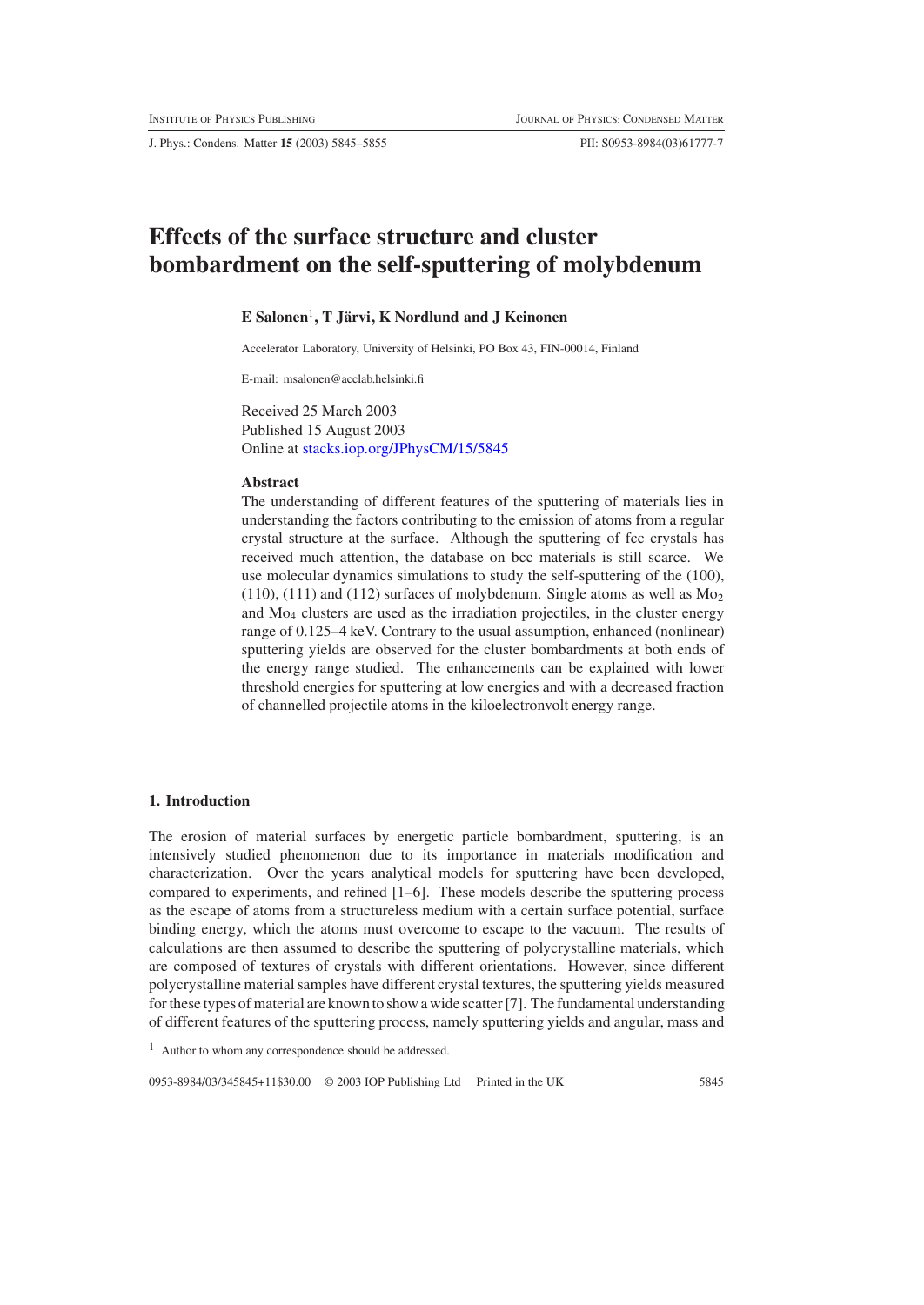energy distributions of the ejected particles, requires the understanding of the sputtering of differently oriented crystals of which the studied materials are composed.

The basic understanding of the sputtering of single-crystalline materials [8–11] can be summarized with three main conclusions.

- (1) At low energies (below a few hundred electronvolts) the sputtering yields and the threshold energies for sputtering are mainly determined by the surface atom binding energies and simple knock-on sputtering mechanisms, which can be deduced from energy and momentum conservation in collision events.
- (2) At energies of a few kiloelectronvolts and higher the 'transparency' of the crystal decreases the sputtering yields, compared to a structureless medium of the same atomic density, due to the channelling of the impinging ions. As the sputtering yields are proportional to the nuclear energy deposited in the surface layers, the channelling of ions reduces the amount of energy available for the ejection of atoms from the surface.
- (3) Emission of atoms occurs preferentially in the directions of close-packed rows of atoms. This effect is universally observed in metals, semiconductors and insulators, and over several orders of magnitude in the primary ion energy.

Based on experimental results and theoretical considerations, several sputtering mechanisms underlying the emission of atoms from crystalline materials have been proposed and investigated [12–18]. However, most of the studies of the sputtering of single-crystalline materials in the literature have focused on fcc crystals (see for example the reviews in [8–11]). For bcc materials, which have important applications as radiation resistant materials, e.g. in thermonuclear fusion devices [19], the database is surprisingly scarce.

In order to contribute to the understanding of the sputtering of bcc single-crystalline materials, we have employed classical molecular dynamics (MD) simulations to study the selfsputtering of several crystal surfaces of Mo by single atoms, as well as dimers and tetramers. In the case of  $Mo<sub>2</sub>$  and  $Mo<sub>4</sub>$  bombardments the main goal of the present work is to investigate the effect of a simultaneous impact of a few projectile atoms in a small surface region. To our knowledge, this type of systematic study on cluster bombardment of different crystal surfaces has not yet been carried out either experimentally or by computer simulations.

## **2. Simulation method**

Our simulation method of ion irradiation of surfaces has been described in detail elsewhere [20– 22] and hence we will outline here only the central features of the current study. We first present the force model employed in the modelling and then briefly describe the procedure used for the sputtering simulations.

#### *2.1. Modification and testing of the Mo potential*

For the modelling of the interatomic forces between Mo atoms we employed a modification of the Finnis–Sinclair potential [23] by Ackland and Thetford [24]. At short interatomic distances the original potential was smoothly joined to the repulsive Ziegler–Biersack–Littmark potential [25] to realistically model the strong repulsive forces at short ranges. Before carrying out the ion irradiation simulations, several tests were done in order to determine the properties of the modified potential in describing energetic collisions in the Mo bulk structure and at surfaces. The results of the tests, as well as experimental reference values, are summarized in table 1.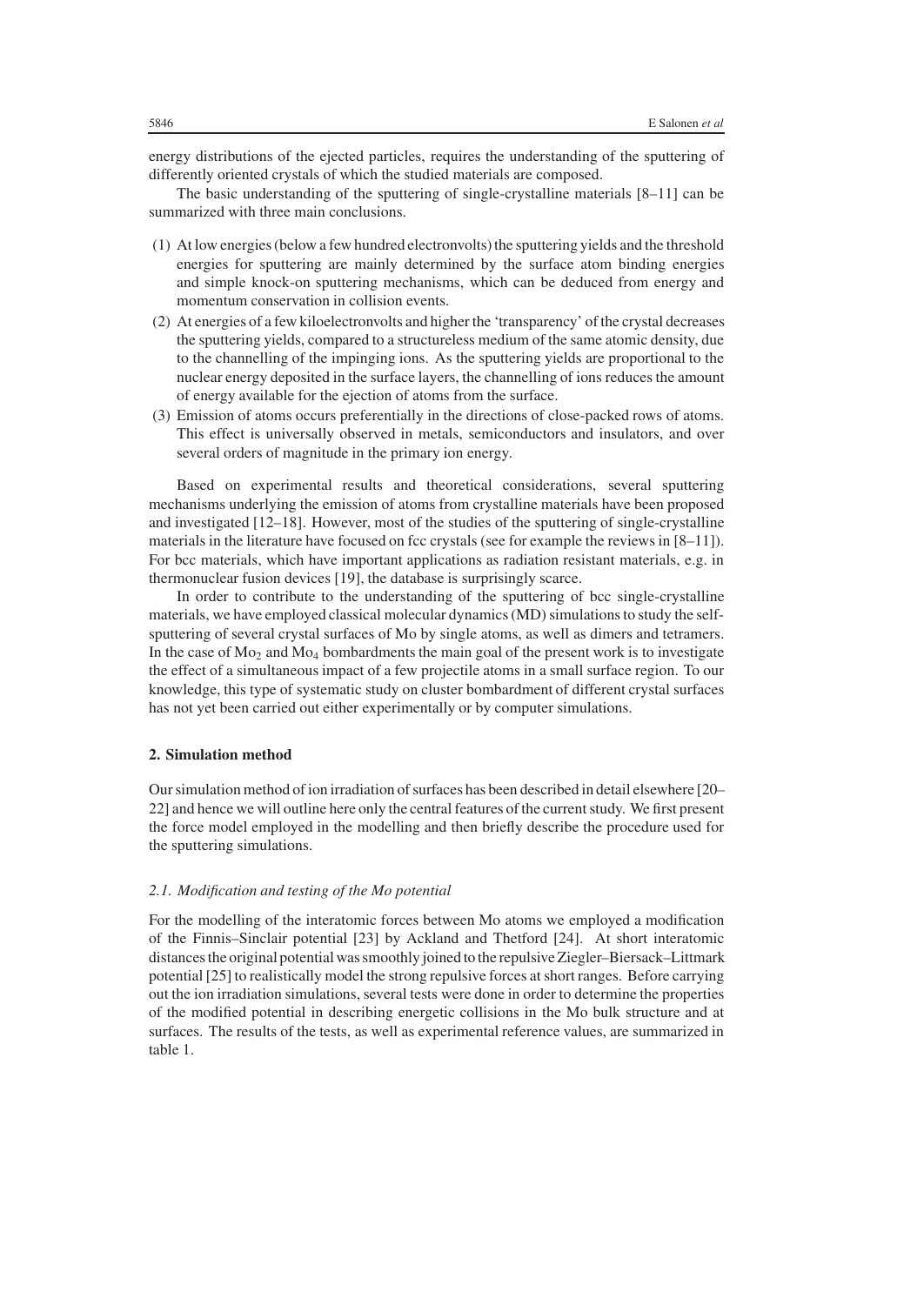**Table 1.** Test values for the threshold displacement energies  $E_d[hkl]$ , melting temperature  $T_{\text{mel}}$ and surface binding energies *U*s(*hkl*) given by the modified Finnis–Sinclair potential. The obtained values are compared to experimental values [26, 34].

| Present work  | Experiment         |
|---------------|--------------------|
| 33            | $35^{+1}_{-2}$     |
| 60            | $>70^{\rm a}$      |
| 47            | $45 \pm 3^{\rm a}$ |
| $3000 \pm 50$ | 2896 <sup>b</sup>  |
| 7.60          |                    |
| 8.21          |                    |
| 6.73          |                    |
| 7.35          |                    |
|               |                    |

<sup>a</sup> Reference [26].

<sup>b</sup> Reference [34].

We first determined the threshold displacement energies in the low index directions [100]. [110] and [111] with recoil simulations in the Mo bulk structure. Events leading to stable displacement configurations were determined and by gradually lowering the recoil energy the threshold energy for each direction could be found. The minimum displacement energy,  $33 \pm 1$  eV, was determined in the [100] direction. This value is in excellent agreement with the experimental value determined by Maury *et al* [26] from electron irradiation experiments, where the minimum displacement energy of  $(35^{+1}_{-2})$  eV was found in the same direction. The agreement with the other two experimental threshold displacement energies is also good (see table 1).

The melting point of the potential, which is known to affect processes where the formation of dense collision cascades play a role [27, 28], was obtained from simulations of coexisting liquid and solid phases [29]. Although we did not expect any significant spike effects for  $Mo<sub>1</sub>$  irradiation in the energy range used in this study (0.125–4 keV), it is known that cluster irradiation can give rise to nonlinear collision cascades and efficient heat spike formation, resulting in enhanced sputtering yields [30].

The surface binding energies  $U_s(hkl)$  were calculated by comparing the energy of a pristine, relaxed surface, characterized by the Miller indices (*hkl*), and the energy of the same surface with one surface atom removed [31]. The magnitudes of the binding energies for different surfaces, ranging from 6.7 to 8.2 eV, were found to have the order  $U_s(110) > U_s(100) > U_s(112) > U_s(111).$ 

Finally, it should be noted that the clean Mo(100) surface is known to exhibit intricate surface reconstructions at low temperatures [32, 33]. These phase transitions are not reproduced by the potential we have used. However, this does not affect the conclusions of the present work as our irradiation simulations are carried out at 300 K, where no complex surface reconstructions have been observed.

## *2.2. Irradiation simulations*

 $Mo<sub>n</sub>$  clusters ( $n = 1, 2, 4$ ) were used as the irradiation projectiles, with the total cluster energies *E*cl ranging between 0.125 and 4 keV. The clusters were assigned random impact points within a unit area on the target surface. The dimers and tetramers were also rotated with random Euler angles in order to obtain arbitrary spatial orientations. The direction of the cluster centre-ofmass velocity was defined by a selected off-normal impact angle  $\theta$  (either 0° or 20°) and a random twist angle  $\phi$  in the surface plane.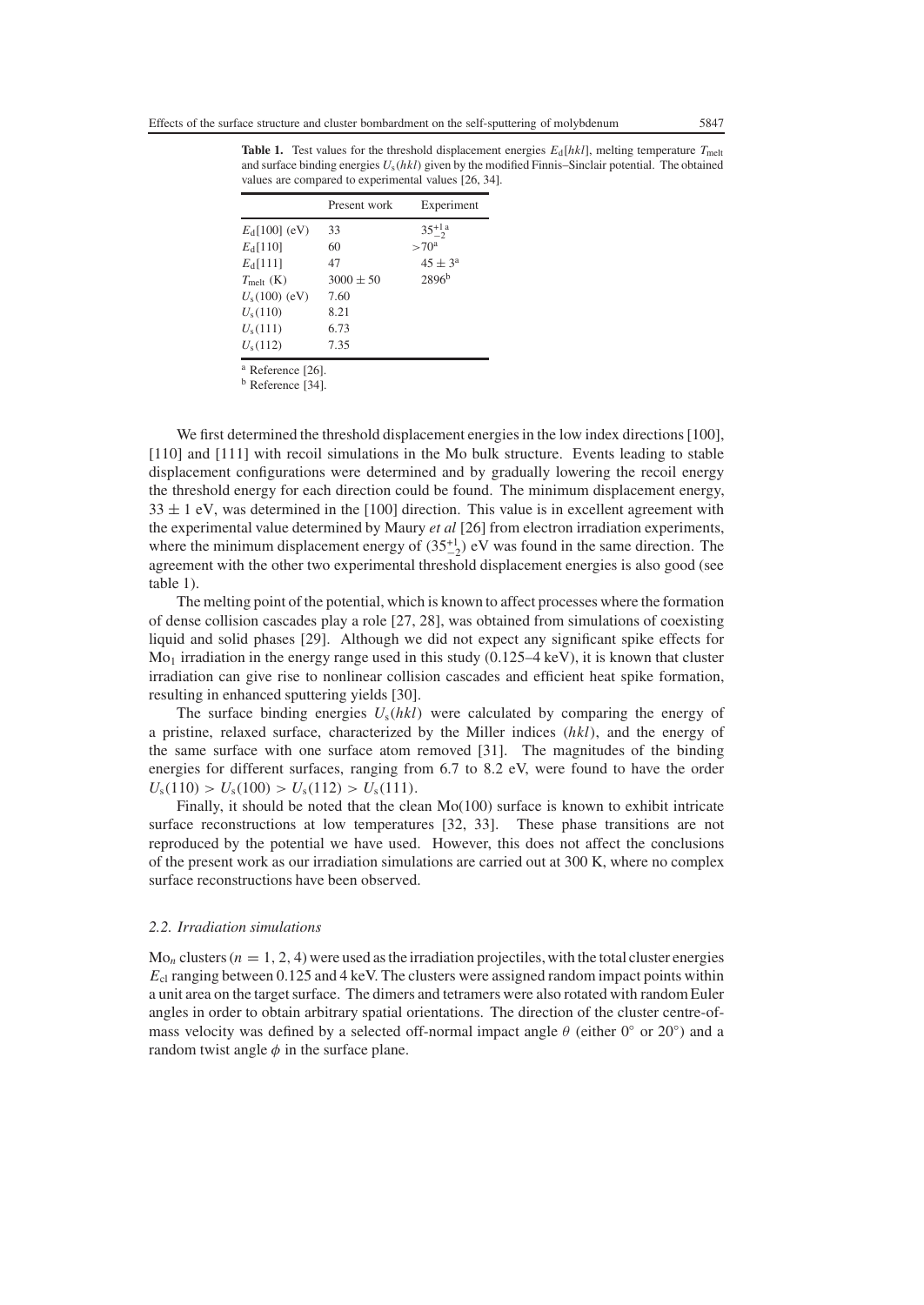The (100), (110), (111) and (112) surfaces of Mo were used as the irradiation targets. Bulk structures, with periodic boundary conditions, were first equilibrated at 300 K using the temperature and pressure scaling algorithms by Berendsen *et al* [35]. The *z*-direction was aligned with the normal of the surface plane chosen as the irradiation target. Periodic boundary conditions were then removed in the *z*-direction, and the target surface was allowed to relaxate for several lattice vibrations. A few bottom layers of the simulation cell were held fixed in order to prevent the formation of another surface. The cubic-shaped target lattice consisted of 3000–80 000 atoms, depending on the cluster energy. Based on our experience on simulating energetic cascades in metals [36–38], these crystal sizes are large enough for a realistic description of the ion impact events.

Temperature scaling [35] was imposed at the cell boundaries in order to model heat conduction into the bulk and to avoid artifacts due to the limited system size (e.g., pressure waves traversing the periodic boundaries). We ensured that no recoiling atoms entered the border region where the temperature scaling was imposed. Inelastic energy losses due to electronic stopping [39] were included in the equations of motion of all atoms having a kinetic energy of 5 eV or higher.

The total simulation time was 3–10 ps. We simulated the irradiation events at the low fluence limit, where a perfect target surface was used for each ion impact. For each combination of target crystal, projectile, off-normal angle and ion energy we ran a total of 100–3000 impact simulations (depending on the number of sputtered atoms) in order to have comprehensive statistics.

## **3. Results**

#### *3.1. Single-atom irradiation*

The Mo self-sputtering yields by single atoms at normal incidence are shown in figure 1(a). At energies  $\leq 0.5$  keV it is seen that the sputtering yields from the (111) surface are the highest. This is somewhat expected, as the (111) surface has the lowest surface binding energy of only 6.73 eV. The surface with the second lowest binding energy, (112) with  $U_s = 7.35$  eV, also shows high sputtering yields. However, at 125 eV the sputtering yield of the (112) surface is comparable to the ones from the surfaces with higher binding energies, namely the (100) and (110) surfaces.

For energies above 0.5 keV the order of the sputtering yields of different surfaces changes. At 4 keV the differences are the most pronounced, the sputtering yields ranging from  $1.7 \pm 0.1$ for the (111) surface to 3.7  $\pm$  0.3 for the (110) surface. This order of the sputtering yields is in agreement with the experimental study of  $Mo(100)$  and  $Mo(110)$  irradiation by 5 keV Ar<sup>+</sup> ions by Carlston *et al* [40], where it was observed that  $Y_{(110)} > Y_{(100)}$ . The experiments further showed that the value of the sputtering yield from polycrystalline Mo would be between the ones for (110) and (100) surfaces.

For a point of comparison to our simulation data there exists only one series of Mo selfsputtering experiments in the energy range of 0.1–10 keV by Saidoh and Sone [41]. Our calculated sputtering yields are in good agreement with the experimental sputtering yields at energies below 1 keV, but somewhat higher at  $E > 1$  keV, where the average value for the  $(100)$ ,  $(110)$ ,  $(111)$  and  $(112)$  surfaces is higher by a factor of 1.7–2. However, it should be noted that the experimental yields in [41] seem to be rather low in comparison with Mo sputtering yields measured with other types of impinging ion [7]. For instance, Weijsenfeld *et al* [42] have reported a Mo sputtering yield of about 0.5 by 1 keV Ne ions. The experiments by Saidoh and Sone [41] show roughly the same value for 1 keV Mo ions, although the nuclear stopping power at this energy is over a factor of four higher [25] for Mo ions than for Ne ions.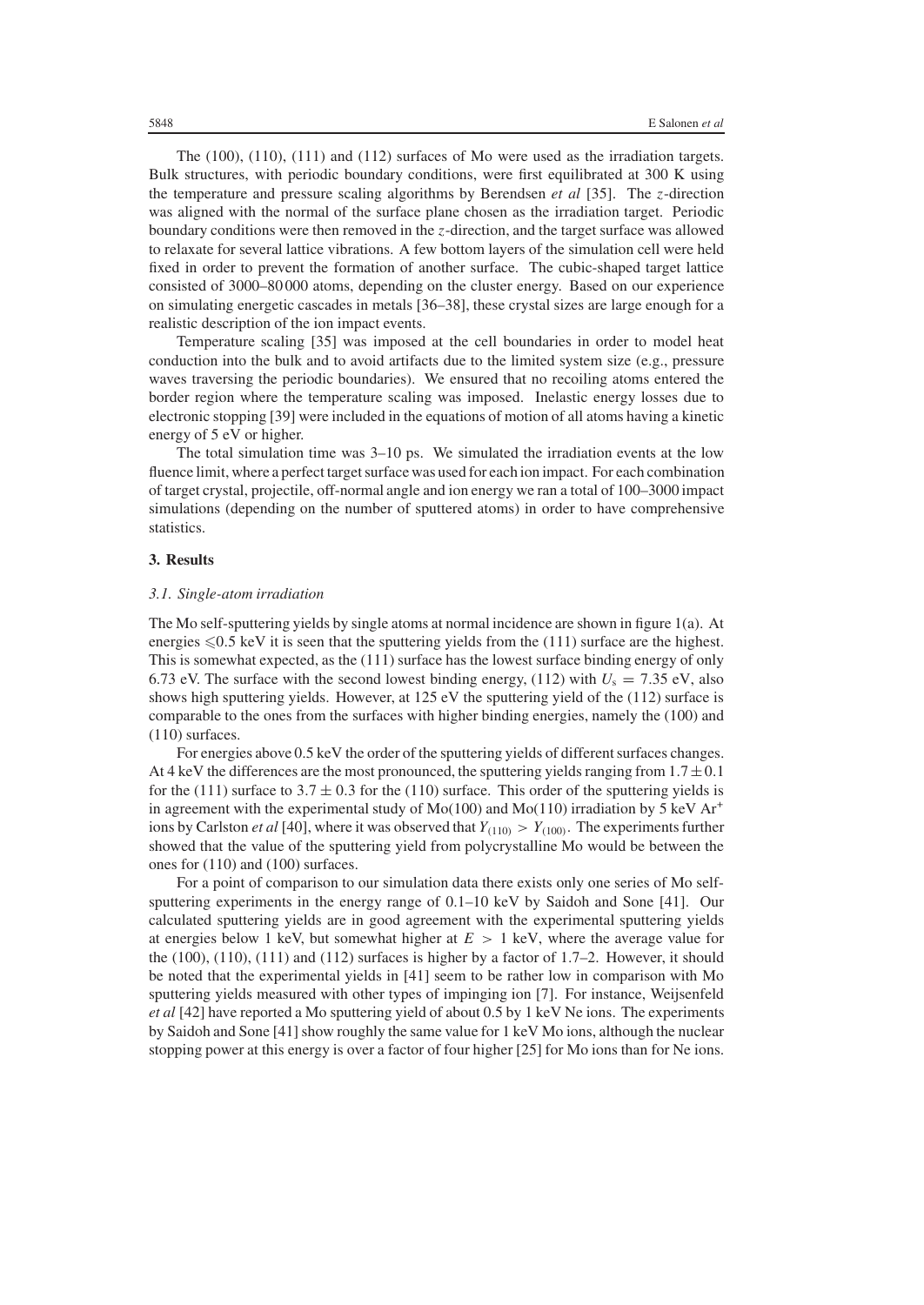

Figure 1. Sputtering yields for  $Mo(100)$ ,  $(110)$ ,  $(111)$  and  $(112)$  surfaces by  $Mo<sub>1</sub>$  bombardment at (a) normal incidence and (b) an off-normal angle of 20◦.

In the kiloelectronvolt energy range the channelling of ions is known to have an effect on the sputtering yields [8, 9]. To gain a qualitative understanding of the sputtering yields obtained from the simulations, we follow the model by Onderdelinden [9, 43] assuming that the channelled fraction of the ion beam does not contribute to the sputtering. A rough estimate of the fraction of the ions that channel through the topmost layers can be obtained from the expression

$$
f_{hkl}^c = 1 - (E_{hkl}^c / E)^{\frac{1}{2}}; \qquad E \geqslant E_{hkl}^c.
$$
 (1)

 $E_{hkl}^c$  is the threshold energy above which channelling becomes efficient for the ion–target combination in question, and is proportional to the unit translation *thkl* between atoms in the crystal in the [*hkl*] direction,

$$
E_{hkl}^c \propto (t_{hkl})^3. \tag{2}
$$

Following the derivation of  $E_{hkl}^c$  in [43], one obtains (neglecting the effect of thermal vibrations) for different Mo surfaces the values  $E_{111}^c = 0.6$  keV,  $E_{100}^c = 0.9$  keV,  $E_{110}^c = 2.5$  keV and  $E_{112}^c = 12.8$  keV. Hence, for the (111) and (100) surfaces the effect of channelling on the sputtering yields should be the strongest in the kiloelectronvolt energy range (cf equation (1)). This argumentation is in agreement with the simulations, showing the smallest yields for these surfaces at 4 keV.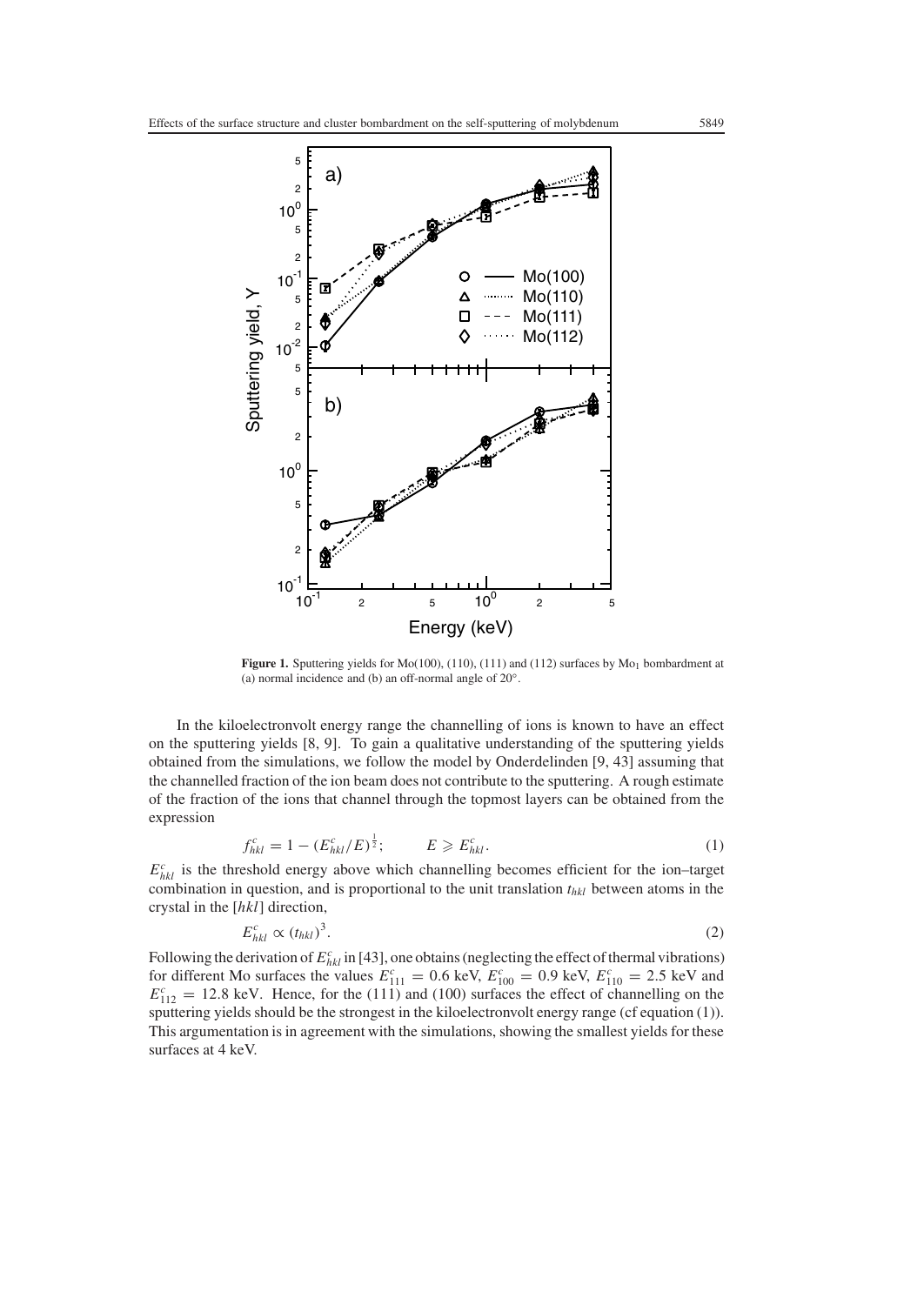**Table 2.** Depth distributions (in monolayers) of the sputtered atoms from the different surfaces for 4 keV  $Mo<sub>1</sub>$  bombardment. The deepest monolayers which contribute to the emitted atom distributions and the average depths of origin of the sputtered atoms are also given (the average depth of the first monolayer atoms is set at 0.0 nm).

|                | Surface | ML   |                |               | Deepest        | Average depth  |
|----------------|---------|------|----------------|---------------|----------------|----------------|
| $\theta$ (deg) | (hkl)   | 1    | $\overline{2}$ | $\geqslant$ 3 | (ML)           | of origin (nm) |
| $\mathbf{0}$   | (100)   | 0.77 | 0.21           | 0.02          | 4              | 0.040          |
|                | (110)   | 0.93 | 0.06           | 0.01          | 4              | 0.018          |
|                | (111)   | 0.46 | 0.35           | 0.19          | 6              | 0.066          |
|                | (112)   | 0.63 | 0.33           | 0.04          | 5              | 0.055          |
| 20             | (100)   | 0.79 | 0.18           | 0.03          | $\overline{4}$ | 0.039          |
|                | (110)   | 0.94 | 0.05           | 0.01          | 3              | 0.016          |
|                | (111)   | 0.43 | 0.34           | 0.23          | 9              | 0.078          |
|                | (112)   | 0.64 | 0.30           | 0.06          | 6              | 0.055          |

At  $\theta = 20^\circ$  there is a noticeable increase in the sputtering yields, compared to  $\theta = 0^\circ$ , throughout the energy range studied (cf figures 1(a) and (b)). The most interesting observation is that the difference in the sputtering yields of the different surfaces at the lowest energies (125 and 250 eV) is much less pronounced for  $\theta = 20^\circ$  than 0°. Except for the (111) surface, the enhancement at  $\theta = 20^\circ$  from 0° at 125 eV is about an order of magnitude. It is also worth noting that while for normal incidence the (100) surface shows the lowest sputtering yields at 125 eV, the highest sputtering yield is observed from the same surface at  $\theta = 20^\circ$ .

It is known [3, 6, 7] that at irradiation energies in the near-threshold regime the sputtering yields decrease very steeply with decreasing energy (several orders of magnitude within a few hundred electronvolts). Furthermore, at least for polycrystalline targets the slope of the sputtering yield as a function of the energy parameter  $E/E<sub>th</sub>$ , where  $E<sub>th</sub>$  is the threshold energy of sputtering, is known to follow a similar scaling law for both light and heavy ion irradiation [44]. This basically means that for two sputtering yield curves in the same low energy range, but with different slopes, a higher threshold energy is expected for the case of the *relatively* steeper slope, falling towards zero more rapidly with decreasing energy.

Comparing the sputtering yield curves in figure 1 for  $\theta = 0^\circ$  and 20°, one can clearly see that for the (100), (110) and (112) surfaces the slope changes more strongly at  $\theta = 0^\circ$ , thus indicating higher threshold energies of sputtering for this impact angle. The differences in the threshold energies of the two angles of incidence then explain why the sputtering yields are higher at  $\theta = 20^\circ$ . This is quite reasonable, since the threshold energies of sputtering for different ion–surface combinations are known to depend on the angle of incidence [4, 6, 15]. However, in the case of the (111) surface the slopes of the sputtering yield curves of  $\theta = 0^\circ$ and 20 $\degree$  are quite similar. This indicates that the threshold energy of sputtering for the (111) surface is less sensitive to a small deviation from the normal angle of incidence than for the other three surfaces.

The depths of origin of the sputtered atoms at 4 keV are given in table 2. It is seen that with decreasing interlayer spacing larger fractions of sputtered atoms originate deeper than the first monolayer. For the case of the smallest interlayer distance, i.e. the (111) surface, less than half of the sputtered atoms come from the first monolayer and about 20% from the third monolayer or deeper. However, in all the cases the average depths of origin are well below 0.1 nm. Comparison between the cases of normal and 20◦ off-normal incidence shows practically no difference in the depth distributions.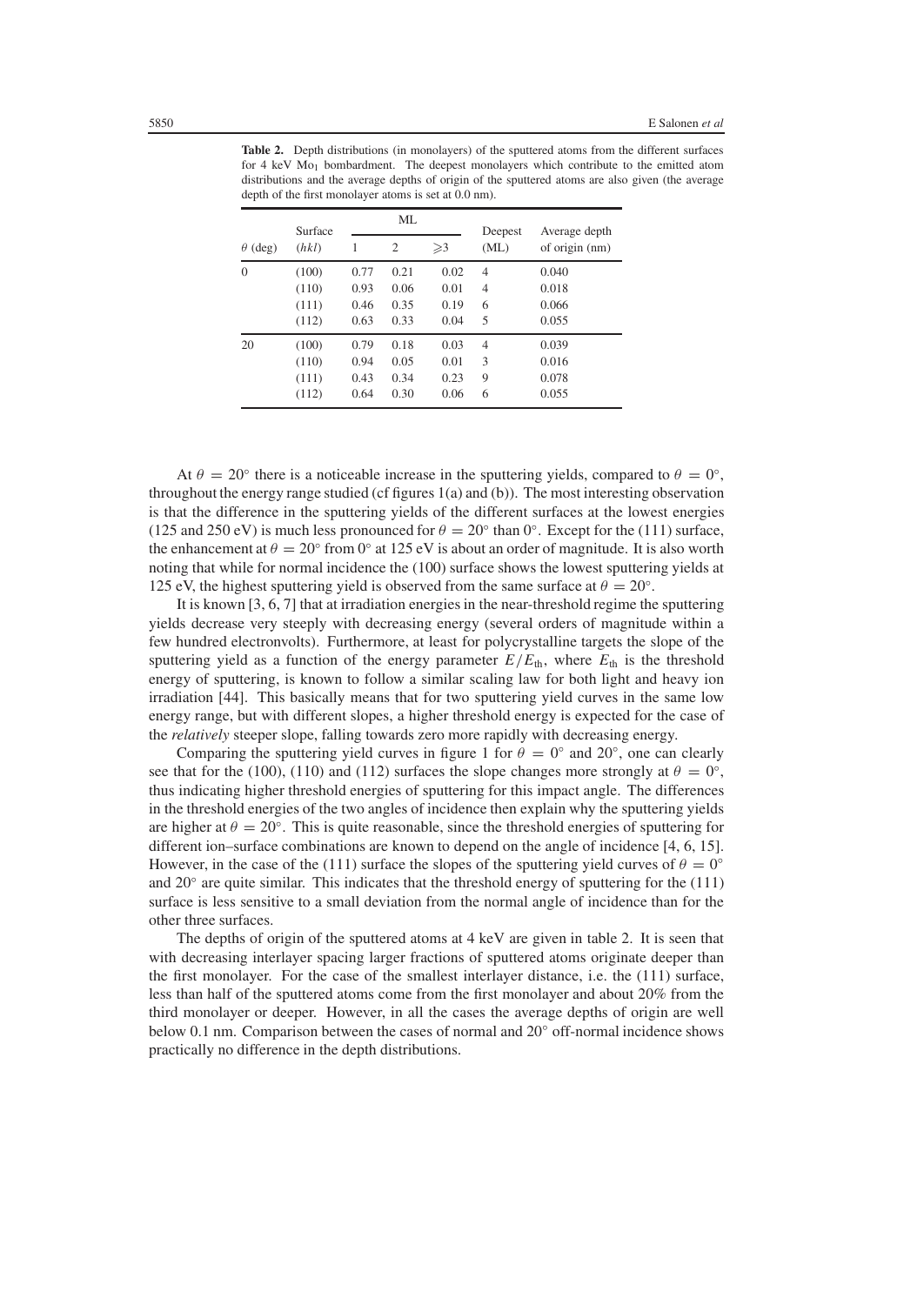

Figure 2. Sputtering yields (per cluster atom) for the Mo(111) surface at normal incidence.

## *3.2. Mo*<sup>2</sup> *and Mo*<sup>4</sup> *irradiation*

For the case of small cluster bombardment, it is often assumed that upon impact the cluster of *n* atoms fragments to separate atoms having roughly equal fractions of the total cluster kinetic energy,  $E_n = E_c / n$ . At total energies lower than a few kiloelectronvolts, where no heat spike effects are expected, it is further assumed that the total sputtering yield should be very close to *n* times the sputtering yield of a single monomer having a kinetic energy of  $E_n$ . Hence, we concentrate here on comparing the sputtering yields of dimer and tetramer irradiation per cluster atom,  $Y_n = Y/n$ , with the case of monomer bombardment at the same values of  $E_n$ .

The assumption of linear proportionality between the monomer and small cluster sputtering yields holds extremely well in the case of the bombardment of the (111) surface at the lowest energies (see figure 2). With increasing energy, some fluctuations are observed for the  $Mo<sub>2</sub>$  sputtering yields (in comparison with the monomer bombardment) but there is no consistent deviation from the linear proportionality. However, the Mo<sub>4</sub> sputtering yields show a clear trend of enhanced sputtering yields with increasing energy. At  $E_n = 1$  keV the ratio of the tetramer to the monomer sputtering yield is about 2.

It was discussed in the case of monomer irradiation (section 3.1) that for the (111) surface and at energies above ∼600 eV, incident ion channelling decreases the sputtering efficiency of the ion beam. For dimer bombardment it can be assumed that the probability of at least one of the dimer atoms having a collision in the topmost monolayers increases. Furthermore, in the case of tetramer bombardment, energetic collisions at the very surface take always place, as the channels are not wide enough to accommodate the whole cluster. Although individual cluster atoms, impacting on random points on the surface, could channel just as efficiently as impinging monomers, the proximity and interactions between the cluster atoms strongly affect the evolution of the impact event. The energetic cluster atoms may affect each other's trajectories after the initial impact on the surface. Even one dechannelling cluster atom perturbs the regular crystal structure of the surface and increases the probability of dechannelling for the other cluster atoms. Hence, the effect of channelling is reduced for cluster bombardment, which then shows as an enhancement in the sputtering yields, when comparing to the singleatom irradiation.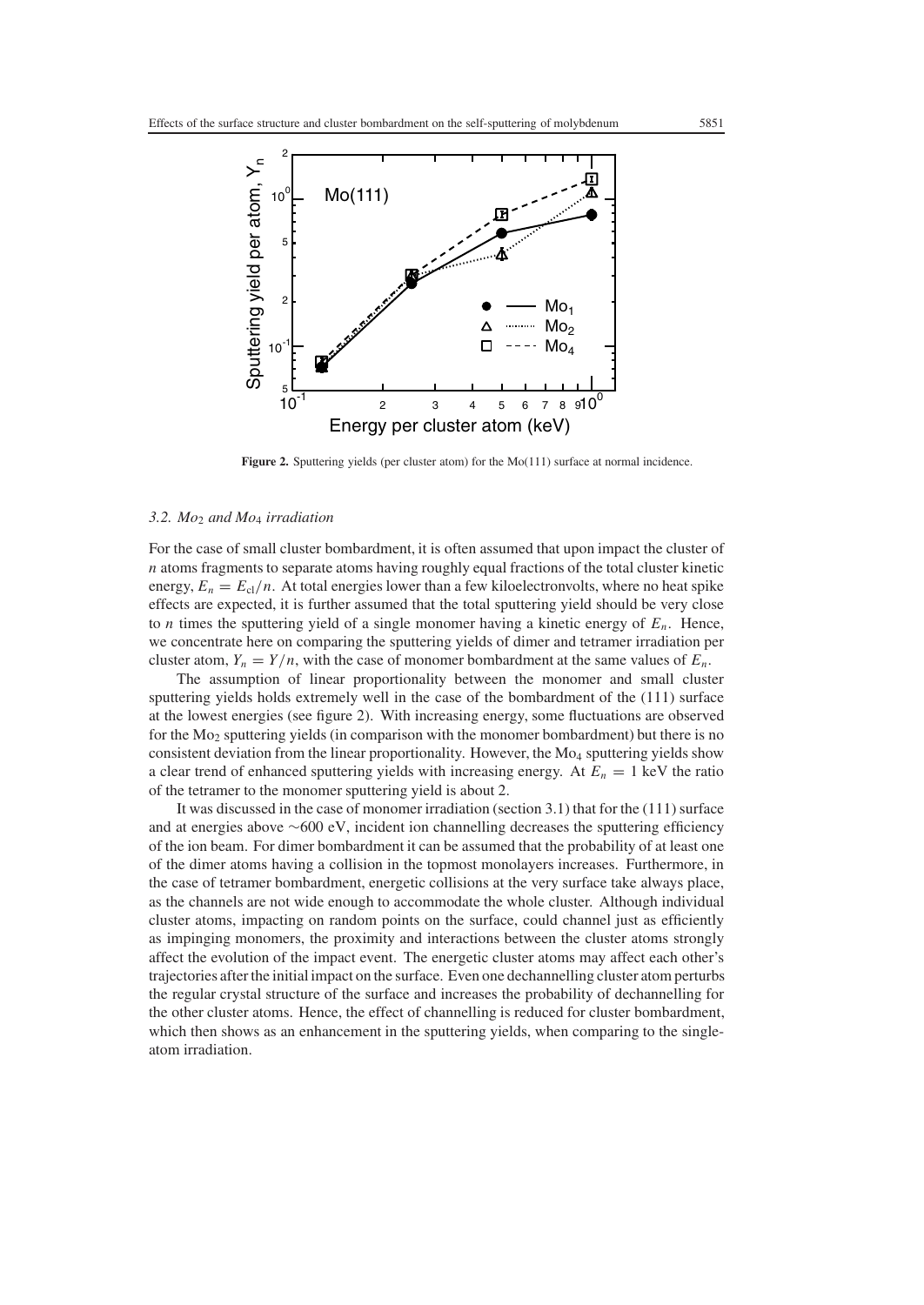

**Figure 3.** Sputtering yields (per cluster atom) for the Mo(110) (upper panel) and Mo(112) (lower panel) surfaces at normal incidence. The ratios of the sputtering yields by tetramer and monomer bombardments,  $Y_4/Y_1$ , for the two surfaces is further illustrated in the inset, showing increasing enhancement with decreasing energy.

For the other three surfaces the results are opposite to those described for the (111) surface above. The linear proportionality for the cluster sputtering yields holds better at the higher energies (although an enhancement of about 25% is seen in the case of tetramer bombardments), whereas strongly enhanced yields are observed at the lower energies. As shown in figure 3 for the (110) and (112) surfaces, the increasing enhancement with decreasing energy clearly points to a lower threshold energy for sputtering. The contribution of reflected projectile atoms to the number of sputtered atoms was of the order of  $10^{-3}$ – $10^{-2}$  and hence cannot be responsible for the enhancements.

The order of the sputtering yields from different surfaces (see table 3) shows the same qualitative trends for the dimer and tetramer bombardments as for the single-atom irradiation. At the lowest energies, however, the differences between the different surfaces are less pronounced for the cluster bombardment. We finally note that the depth distributions of the sputtered species were seen to be similar for all the irradiation projectiles at all energies.

# **4. Discussion and conclusions**

As seen from the results of single-atom irradiation, a simple consideration on the surface binding energies is not sufficient to explain the order of the sputtering yields of the different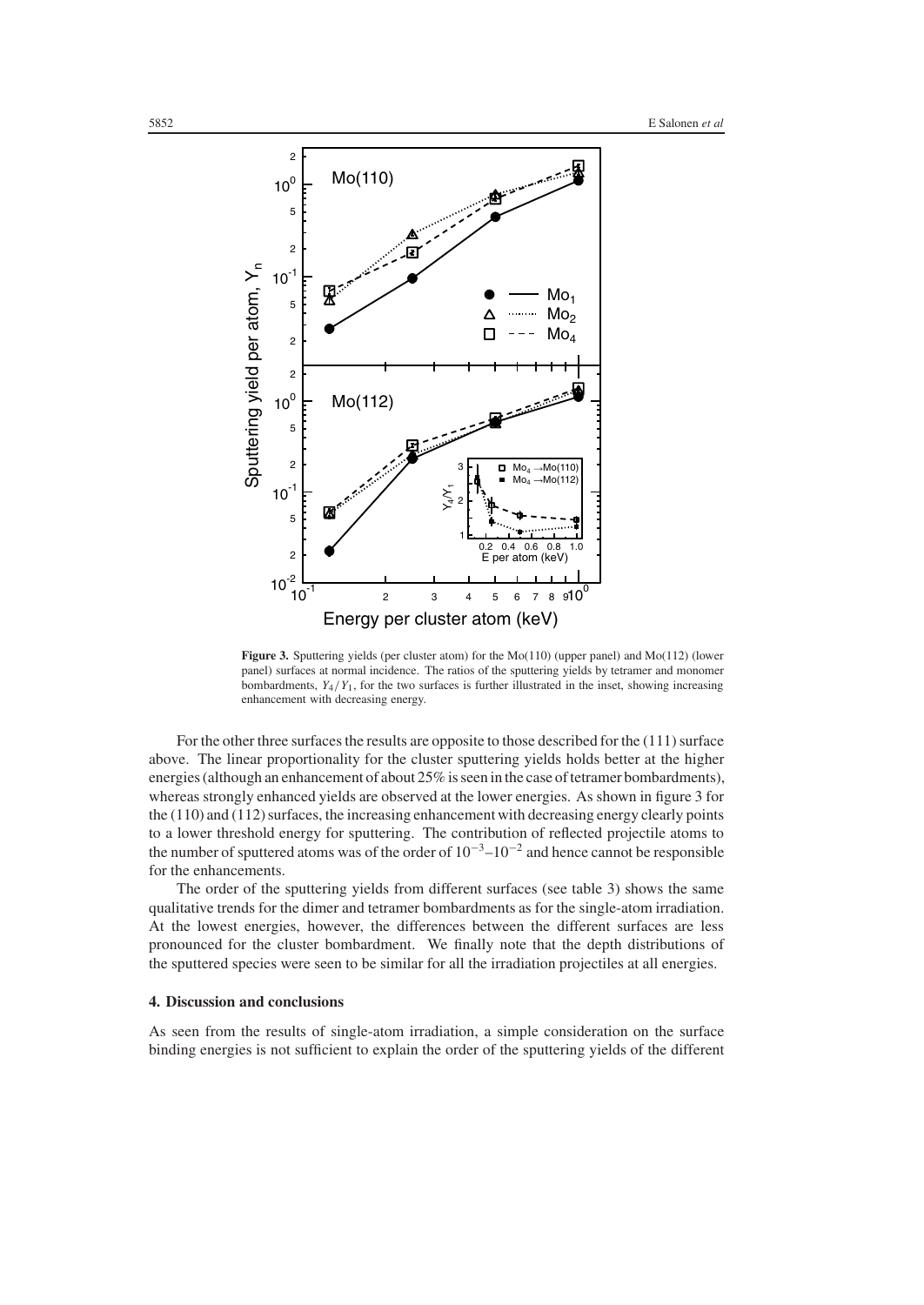Effects of the surface structure and cluster bombardment on the self-sputtering of molybdenum 5853

| represented for the company for a company can be a company of the company of the company of the company of the |             |                 |                 |                 |                 |  |
|----------------------------------------------------------------------------------------------------------------|-------------|-----------------|-----------------|-----------------|-----------------|--|
| Ion                                                                                                            | $E_n$ (keV) | (100)           | (110)           | (111)           | (112)           |  |
| Mo <sub>2</sub>                                                                                                | 0.125       | $0.04 \pm 0.01$ | $0.06 \pm 0.01$ | $0.07 \pm 0.01$ | $0.06 \pm 0.01$ |  |
|                                                                                                                | 0.25        | $0.25 \pm 0.01$ | $0.29 \pm 0.01$ | $0.30 \pm 0.01$ | $0.27 \pm 0.01$ |  |
|                                                                                                                | 0.5         | $0.65 \pm 0.03$ | $0.78 \pm 0.04$ | $0.42 \pm 0.04$ | $0.58 \pm 0.03$ |  |
|                                                                                                                | 1           | $1.47 \pm 0.06$ | $1.36 \pm 0.09$ | $1.11 \pm 0.07$ | $1.33 \pm 0.06$ |  |
|                                                                                                                | 2           | $2.0 \pm 0.2$   | $2.9 \pm 0.1$   | $1.4 \pm 0.1$   | $1.8 \pm 0.1$   |  |
| Mo <sub>4</sub>                                                                                                | 0.125       | $0.06 \pm 0.01$ | $0.07 \pm 0.01$ | $0.08 \pm 0.01$ | $0.06 \pm 0.01$ |  |
|                                                                                                                | 0.25        | $0.14 \pm 0.02$ | $0.18 \pm 0.01$ | $0.30 \pm 0.02$ | $0.33 \pm 0.01$ |  |
|                                                                                                                | 0.5         | $0.75 \pm 0.03$ | $0.70 \pm 0.03$ | $0.78 \pm 0.04$ | $0.65 \pm 0.03$ |  |
|                                                                                                                | 1           | $1.60 \pm 0.05$ | $1.59 \pm 0.06$ | $1.36 \pm 0.06$ | $1.40 \pm 0.05$ |  |

**Table 3.** Sputtering yields (eroded atoms per cluster atom) for the Mo<sub>2</sub> and M<sub>O4</sub> bombardment.

surfaces at near-threshold energies. Whereas the highest sputtering yields for normal incidence are indeed observed for the surface with the lowest value of  $U_s$ , namely the (111) surface, the order of the sputtering yields of the other surfaces does not follow the order of the surface binding energies. Moreover, for an off-normal angle of incidence the situation becomes even more complicated: the highest sputtering yields are observed for the (100) surface, which has the second highest value of *U*s.

As follows from the theoretical consideration of the near-threshold knock-on sputtering mechanisms by Yamamura and Bohdansky [4], the threshold energies for the different mechanisms are highly dependent on the angle of impact. While the authors considered sputtering from a *random* structure on the basis of the conservations of energy and momentum, it is possible that the regularities of the different crystal structures impose restrictions on one or several of the ejection mechanisms. Two explanations for the decreased threshold energies of sputtering at off-normal angles are then possible:

- (1) the sputtering mechanisms for the case of normal incidence become more efficient, as part of the momentum brought into the topmost atom layers by the impinging ion is more efficiently directed toward the surface, and
- (2) new collisional pathways leading to atom emission become available. Unfortunately, there is currently no comprehensive theoretical study of the different knock-on sputtering mechanisms from the bcc crystal surfaces which could be used to determine the relative importance of these two factors.

In the case of cluster irradiation, the regularity of the crystal structure at the surface is strongly distorted. It is no longer obvious that only some selected types of collision event could lead to sputtering. Rather, the deposition of a few energetic atoms in a small surface region, as well as any effects due to the random orientation of the impinging cluster, give the sputtering events a pronounced stochastic contribution. It is interesting to note that in a previous study of W(100) irradiation by W clusters [22], no enhancement in the sputtering yields was observed at low energies. However, the lowest energy used in that study was 0.3 keV/atom, which is still quite far from the near-threshold energy regime of W sputtering.

There still remains the question why the enhancement due to cluster bombardment was not observed for the  $(111)$  surface at the low energies. We recall that the Mo $(111)$  surface is the one with the most close-packed planes and the lowest surface binding energy of all the surfaces considered here (cf section 2.1). As discussed by Lehmann and Sigmund [13], at near-threshold energies a surface atom has the best probability to be emitted from the surface if it receives energy from a nearest-neighbour head-on collision. This argumentation is also corroborated by the MD simulations by Garrison and co-workers [16–18]. Furthermore, in the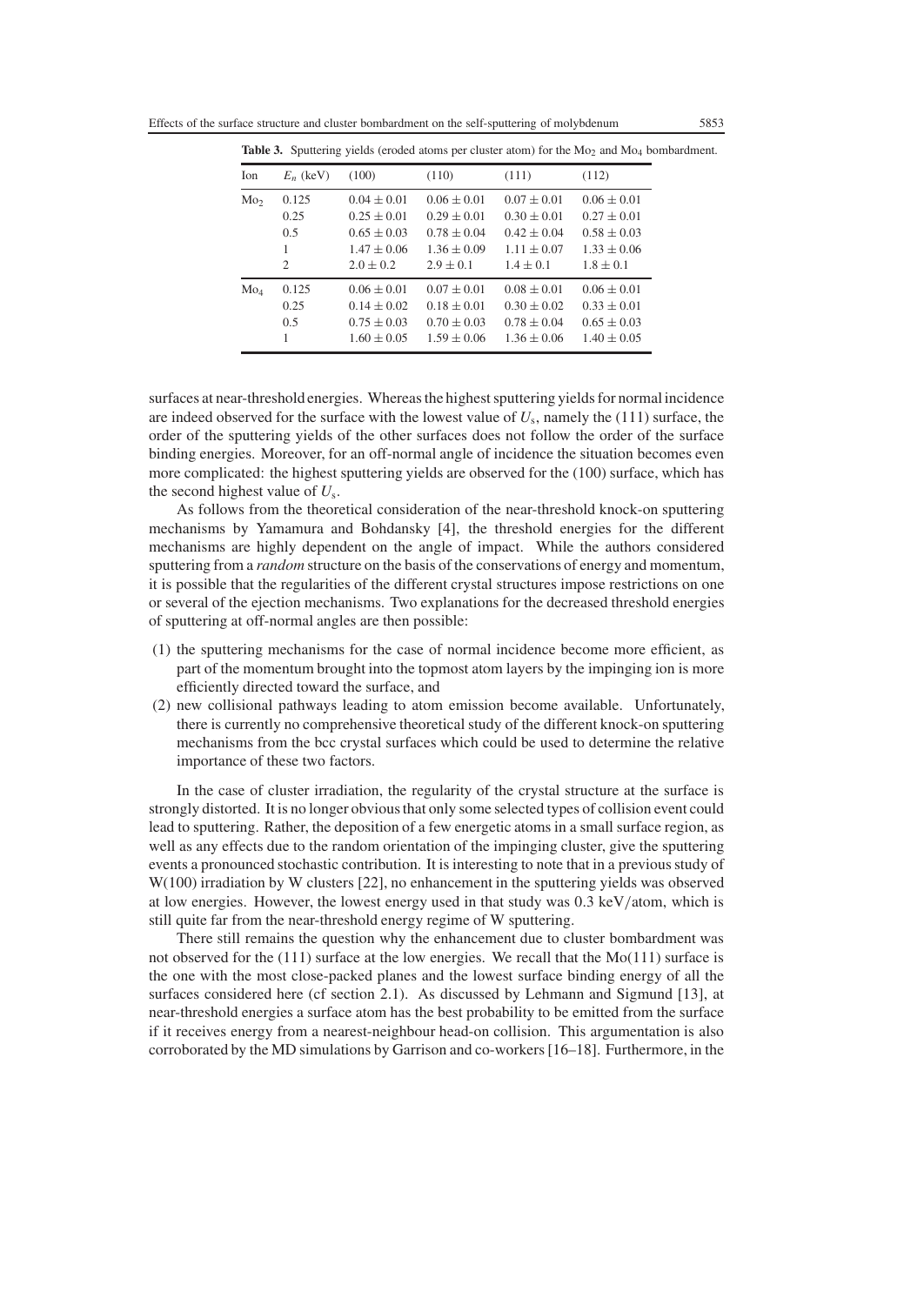case of the (111) surface the nearest neighbours are aligned in rows perpendicular to the surface plane, which is also the preferential direction of sputtered atom emission from bcc crystals, as known from experiments [10, 11]. Perpendicular emission from a flat surface is the most efficient one for sputtering, as the ability of an atom to escape the surface potential depends on its velocity in the direction of the surface normal [8]. These considerations imply that for the (111) surface the knock-on sputtering mechanisms in single-atom irradiation are already quite efficient. Hence, it could be that the introduction of several cluster atoms simultaneously at the crystal surface does not significantly enhance the efficiency of the collisions events leading to sputtering.

To summarize, we have studied the sputtering of single-crystalline Mo surfaces by Mo*<sup>n</sup>*  $(n = 1, 2, 4)$  projectiles in the total energy range of 0.125–4 keV. For M<sub>O1</sub> bombardment the differences in the sputtering yields of the different surfaces cannot be fully explained by a simple consideration of the surface binding energies. At kiloelectronvolt energies the channelling of the impinging ions also has a noticeable effect on the sputtering yields. In the case of cluster bombardment nonlinearities in the sputtering yields are observed at both ends of the energy range considered. At low  $(\leq 1 \text{ keV})$  energies, enhanced yields by cluster bombardment are observed for the (100), (110) and (112) surfaces due to decreased threshold energies for sputtering. The (111) surface, on the other hand, shows linear yields at low energies, whereas in the kiloelectronvolt energy range enhanced sputtering yields result from decreased fractions of channelled projectile atoms.

#### **Acknowledgments**

The research was supported by TEKES under the FFUSION2 programme, and the Academy of Finland under project No 48751. Grants of computer time from the Centre for Scientific Computing in Espoo, Finland are gratefully acknowledged.

## **References**

- [1] Sigmund P 1969 *Phys. Rev.* **184** 383
- [2] Sigmund P 1981 *Sputtering by Particle Bombardment I* (*Springer Topics in Applied Physics vol 47*) ed R Behrisch (Berlin: Springer) ch 2, pp 9–71
- [3] Bohdansky J 1984 *Nucl. Instrum. Methods* B **2** 587
- [4] Yamamura Y and Bohdansky J 1985 *Vacuum* **35** 561
- [5] Sigmund P 1987 *Nucl. Instrum. Methods Phys. Res.* B **27** 1
- [6] García-Rosales C, Eckstein W and Roth J 1994 *J. Nucl. Mater.* 218 8
- [7] Andersen H H and Bay H L 1981 *Sputtering by Particle Bombardment I* (*Springer Topics in Applied Physics vol 47*) ed R Behrisch (Berlin: Springer) ch 4, pp 145–218
- [8] Robinson M T 1981 *Sputtering by Particle Bombardment I* (*Springer Topics in Applied Physics vol 47*) ed R Behrisch (Berlin: Springer) ch 3, pp 73–144
- [9] Roosendaal H E 1981 *Sputtering by Particle Bombardment I* (*Springer Topics in Applied Physics vol 47*) ed R Behrisch (Berlin: Springer) ch 5, pp 219–56
- [10] Hofer W O 1991 *Sputtering by Particle Bombardment III* (*Springer Topics in Applied Physics vol 64*) ed R Behrisch (Berlin: Springer) ch 2, pp 15–90
- [11] Gnaser H 1999 *Low-Energy Ion Irradiation of Solid Surfaces* (Berlin: Springer) ch 2
- [12] Silsbee R H 1957 *J. Appl. Phys.* **28** 1246
- [13] Lehmann C and Sigmund P 1966 *Phys. Status Solidi* **16** 507
- [14] Yamamura Y and Takeuchi W 1987 *Nucl. Instrum. Methods Phys. Res.* B **29** 461
- [15] Eckstein W, García-Rosales C, Roth J and László J 1993 *Nucl. Instrum. Methods Phys. Res.* B 83 95
- [16] Sanders D E, Prasad K B S, Burnham J S and Garrison B J 1994 *Phys. Rev.* B **50** 5358
- [17] Rosencrance S W, Burnham J S, Sanders D E, He C, Garrison B J, Winograd N, Postawa Z and de Pristo A E 1995 *Phys. Rev.* B **52** 6006